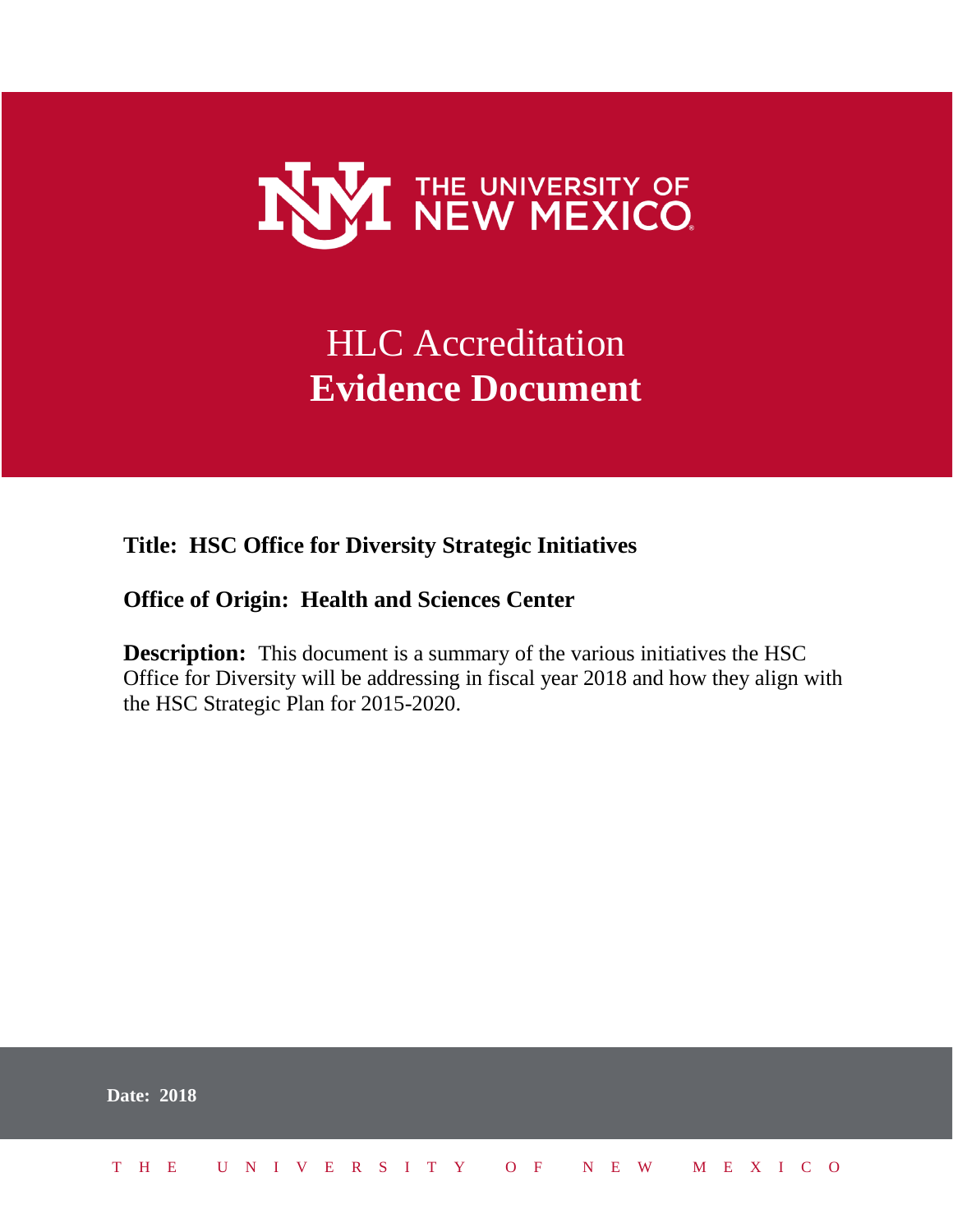This document is a summary of the various initiatives the HSC Office for Diversity will be addressing in fiscal year 2018 and how they align with the HSC Strategic Plan for 2015-2020.

#### **Health Sciences Center Office for Diversity**

**Strategic Initiatives**

#### **Vision**

A diverse and inclusive UNM Health Sciences fosters health and well-being throughout New Mexico by weaving cultural humility and respect for all people.

#### **Mission**

To advance inclusivity, diversity & equity throughout the Health Sciences and New Mexico through capacity building & sustainable programs and collaborations.

#### **Health Sciences Center Strategic Goals**

- 1. Improve health and health care to those we serve.
- 2. Build the health care workforce of New Mexico by providing a premier education.
- 3. Foster innovation and translate our research and discoveries into clinical and educational practice.
- 4. Enable our people and programs to do their best.
- 5. Deliver a well-integrated academic health center that provides the safest and highest quality clinical care.
- 6. Enhance depth, diversity, integrity and transparency.

| <b>Office for Diversity Strategic Initiatives Summary</b>                        | <b>HSC Strategic Goal</b> |  |  |  |  |
|----------------------------------------------------------------------------------|---------------------------|--|--|--|--|
| Racial/Ethnic Minority Student and Faculty Recruitment Toolkits                  | 1, 6                      |  |  |  |  |
| Evaluate/monitor indicators of success for diverse students, staff, and faculty  | 1, 2 3, 4, 5, 6           |  |  |  |  |
| Collaborate and leverage existing resources to continue faculty mentoring        | 1, 2, 3, 4, 5, 6          |  |  |  |  |
| (AIME), with an emphasis on diversity, inclusion and gaining the full            |                           |  |  |  |  |
| academic benefits that flow from a diverse faculty to all stakeholders           |                           |  |  |  |  |
| Convene task forces to integrate diversity, inclusion, and equity best practices | 1, 2, 3, 4, 5, 6          |  |  |  |  |
| Decentralize diversity & equity teaching initiatives                             | 1, 2, 3, 4, 5, 6          |  |  |  |  |
| Develop and disseminate diversity training modules to the HSC                    | 1, 2, 3, 4, 5, 6          |  |  |  |  |
| Enhance student pipeline programming and sustainability                          | 1, 2, 3, 6                |  |  |  |  |
| Identify opportunities to increase visibility/acceptance of LGBTQ persons,       | 1, 2, 3, 4, 5, 6          |  |  |  |  |
| impact Health, Health Care and Health Equity to those we serve, provide          |                           |  |  |  |  |
| highest quality clinical care and provide a premier education                    |                           |  |  |  |  |
| Enhance K-12 STEM-H Programming                                                  | 2, 3                      |  |  |  |  |
| Enhance staff diversity initiatives through the Diversity Mavens                 | 1, 2, 3, 4, 5, 6          |  |  |  |  |
| Medical Leadership Academy - OfD leadership part of Steering Committee,          | 3, 4, 6                   |  |  |  |  |
| MLA curriculum diversity sessions and faculty of color MLA diversity sessions    |                           |  |  |  |  |
| Ensure that our graduates and faculty are prepared to provide excellent          | 1, 2, 3, 4, 5, 6          |  |  |  |  |
| linguistically competent care to our diverse patient populations                 |                           |  |  |  |  |